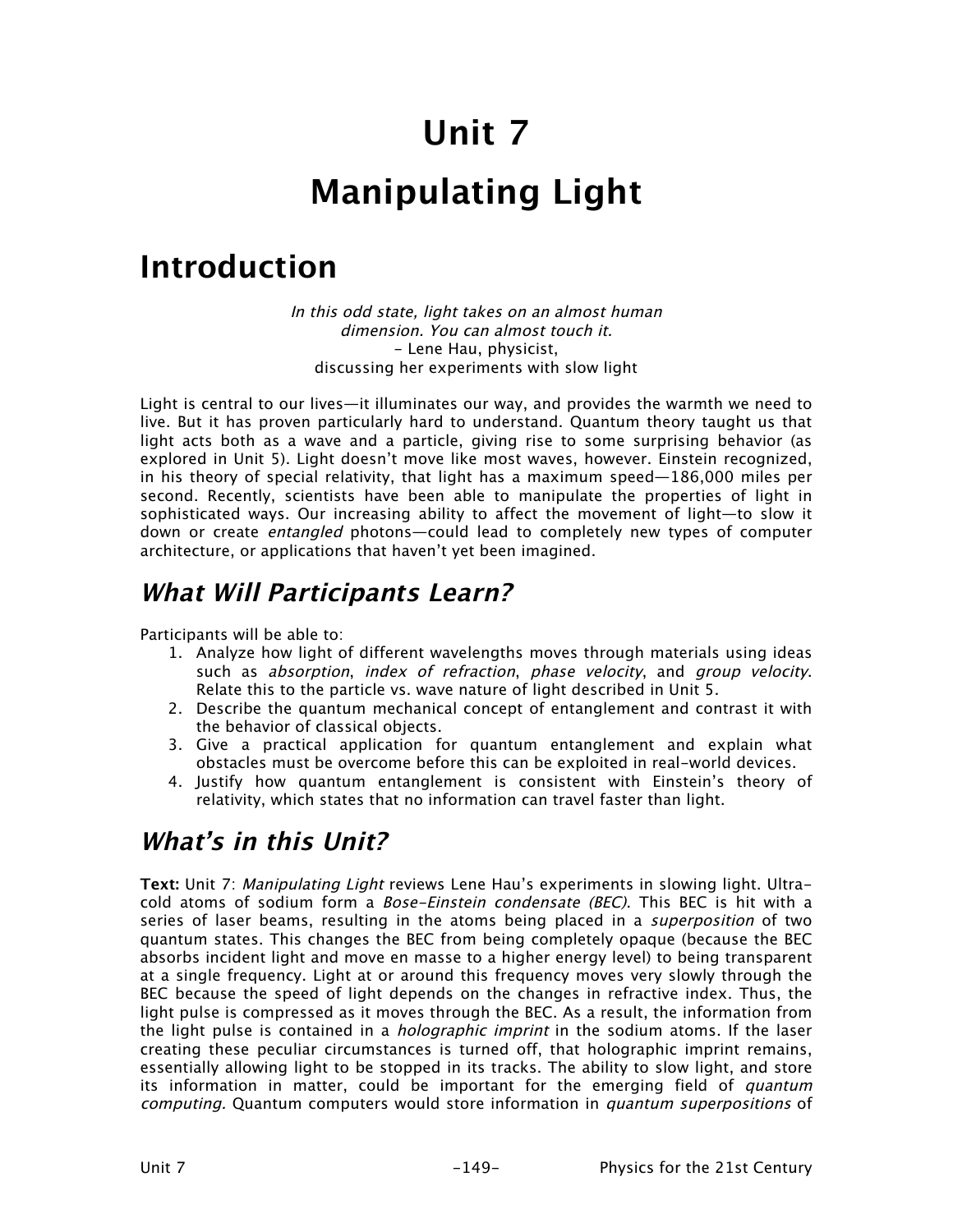0's and 1's (i.e., these *qubits* can be 0 and 1 at the same time). Additionally, quantum computers will probably use *quantum entanglement*, where the quantum state of one atom is linked to the quantum state of the other one. This is especially important for the field of cryptography, as a change in the quantum state of one atom would easily be observed, providing information as to whether someone had intercepted the message.

**Video:** The program delves into the cutting edge of our ability to manipulate light to our own ends. Quantum computing uses the probabilistic nature of quantum mechanics to create new computing architectures that enable different types of computing and cryptography. Paul Kwiat and his team at the University of Illinois create photons of laser light that are entangled, which have quantum wave functions that are connected to one another. Such photons—called quantum bits or *qubits*—can serve to encode and process information much faster than in classical computing. Lene Hau, at Harvard University, uses Bose-Einstein condensates (BEC's)—ultracold atoms—to slow and stop light. The atoms in the BEC are all in the same quantum state, the ground state, which allows Lene Hau and her team to imprint a laser pulse on the atoms through some careful manipulation.

**Interactive Lab:** Laser Cooling. Learn the basics of how to manipulate atoms with light, and cool a hot atomic beam to a few millionths of a degree above absolute zero.

#### **Activities:**

- The Hook: How Does Light Get Out of a Window? (15 minutes)
- Activity 1: Slowing Light (30 minutes)
- Activity 2: Watch and Discuss the Video (60 minutes)
- Activity 3: Entangled Socks (30 minutes)
- Back to the Classroom (15 minutes)

**Nature of Science Theme:** Coherence & Consistency. You may wish to display the Coherence & Consistency icon during the session and remind participants of the central ideas of this theme. Science is not a set of independent facts and formulas (as often seen by students). Rather, scientific findings are accepted as true because they hold together with other ideas and findings. Conflicts between results or between experiment and theory reduce scientists' confidence in either the experiment or the theory.



# **Exploring the Unit**

## **The Hook: How Does Light Get Out of a Window?**

#### Time: 15 Minutes.

Shine a light (such as a flashlight) through a window. Pose the following questions to participants and discuss:

• If light slows down when it goes through the glass, where does it get the energy to speed up?

The total energy of the light beam never changes. It slows down as it travels through the glass because some of its energy goes into "rattling" the atoms of the material, instead of moving itself forward. In a similar way, a car hitting a patch of sand uses some of its energy to move the sand around. Once the car is out of the sand, or the light is out of the glass, more of the energy is available to move it forward, and its velocity increases.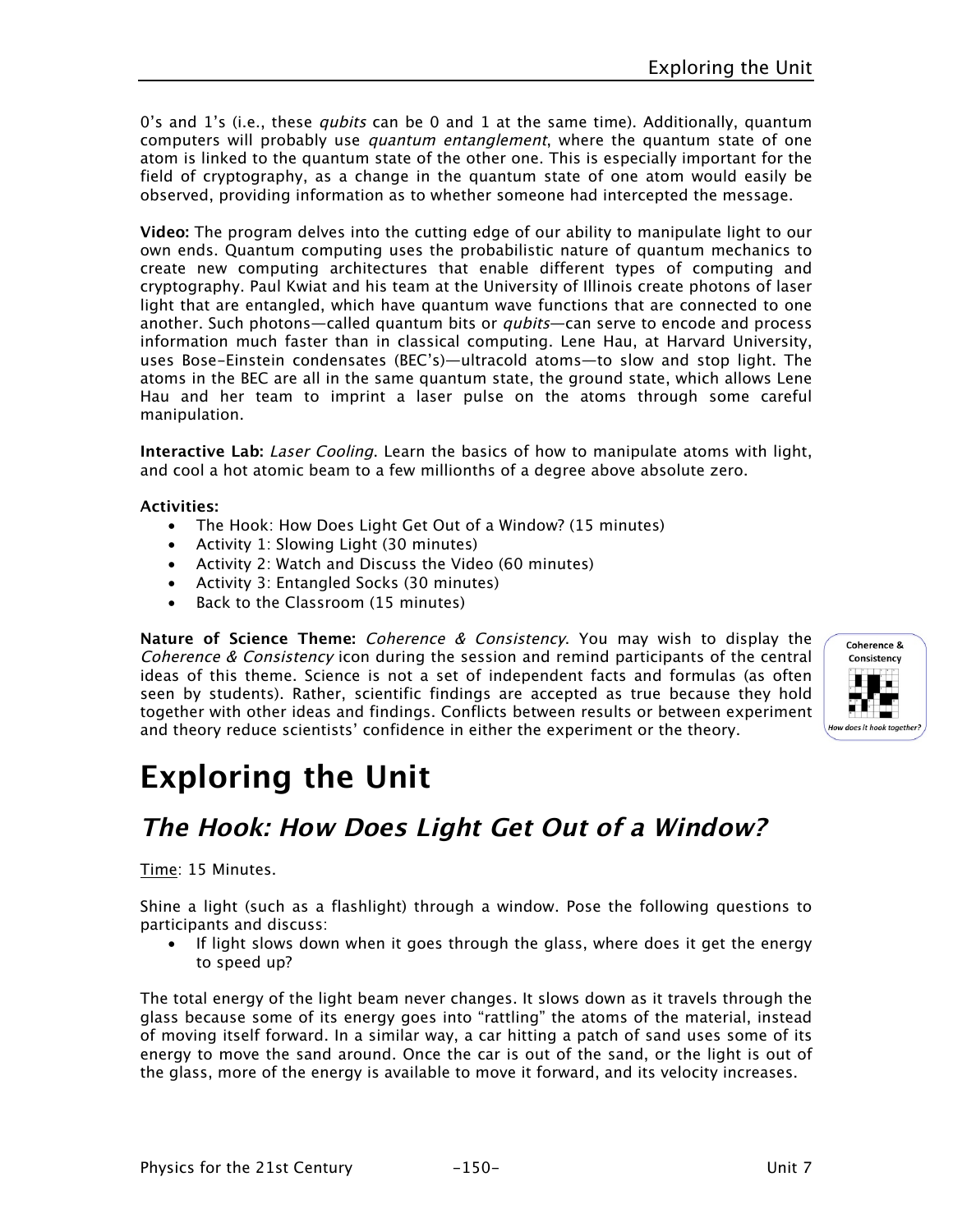So, when light moves through a material, some of its energy goes into vibrating the atoms of that material. (Note: This is not the same as saying that it causes electronic energy transitions in the material). This is also why light bends when it hits a medium with a higher refractive index, as in the analogy with a car hitting sand, shown below: The front right wheel slows first, turning the car at the boundary.



**A car moves from concrete to sand**  (Available in the online resource: Facilitator's Guide High Resolution Graphics)

Take-home message: Light can move through materials quickly or slowly depending on the index of refraction of that material.

# **Activity 1: Slowing Light**

Time: 30 Minutes.

Purpose: To explore how the speed of light of a material can depend on features of the light itself (such as its wavelength), as well as on properties of the material, and how this leads to different phase and group velocities for light.

Materials:

• Internet access or downloaded simulation at http://webphysics.davidson.edu/applets/Superposition/GroupVelocity.html or http://galileo.phys.virginia.edu/classes/109N/more\_stuff/Applets/sines/GroupV elocity.html)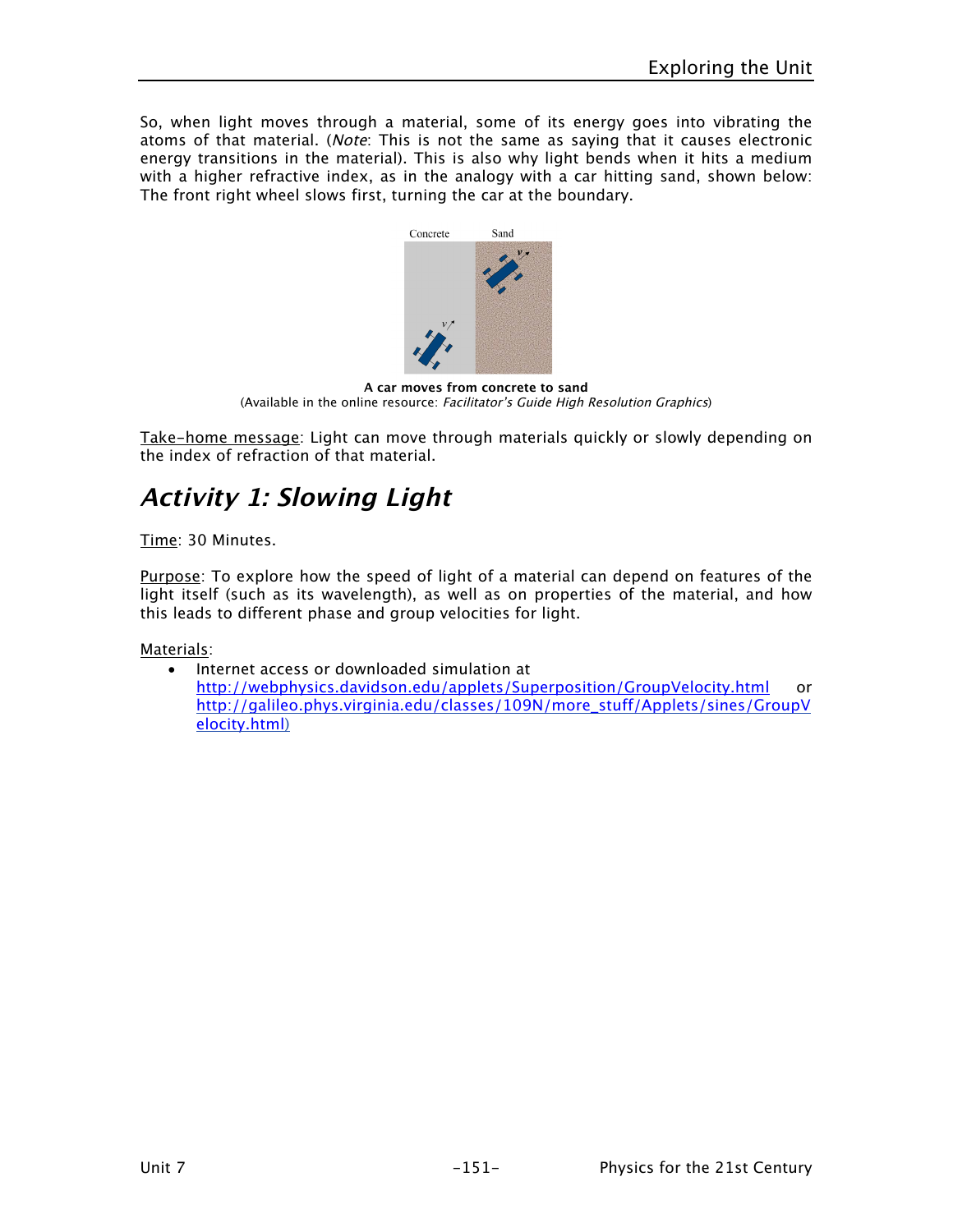### **1. Light Through Glass**

#### **To Do and To Notice**

Clicker/Discussion Questions:

| 1. Glass is transparent to visible wavelengths of light, but opaque to ultraviolet<br>wavelengths. What happens to the ultraviolet light that hits the glass?                                                                          |
|----------------------------------------------------------------------------------------------------------------------------------------------------------------------------------------------------------------------------------------|
| A. It slows down more than the visible light<br>B. It slows down less than the visible light<br>C. It bumps electrons in the glass up to a higher energy level<br>D. It heats up the glass<br>E. Something else/More than one of these |
| 2. Glass is transparent to visible wavelengths of light, but visible light is made<br>of more than one wavelength. Compared to red light, blue light:                                                                                  |
| A. Slows down more than red light<br>B. Is absorbed more than the red light<br>C. Heats up the glass<br>D. Something else/More than one of these                                                                                       |
| Recall the particle/wave nature of light. Whi <b>ch model of light is appropriate in</b><br>each of these situations?                                                                                                                  |

#### **What's Going On?**

- 1. Best answer is (E). It bumps the electrons up to a higher energy level (C). This ends up heating up the glass (D), because those electrons then "fall back down" to a lower energy level by releasing thermal energy. So, if a material is transparent that means that there are no atomic or molecular energy levels that match the wavelengths of the incoming light.
- 2. Best answer is (A). Blue light slows down more than red light because the index of refraction depends on the wavelength, or frequency, of the light. This is why blue light is bent more than red light when traveling through a prism, as can be calculated through Snell's law ( $n_1 sin\theta_1 = n_2 sin\theta_2$ ) and the fact that  $n = c/v$ , where n is the index of refraction,  $\theta$  is the angle from the normal in two media, and v is the velocity of that wavelength of light in the media.

One should consider light as a particle when considering processes like absorption, when atoms in the materials have transitions near that photon wavelength, as for ultraviolet light absorbed by the atoms/molecules in the glass. A wave model for light works when the material is transparent, and so light moves through without interacting with the material, as in question 2.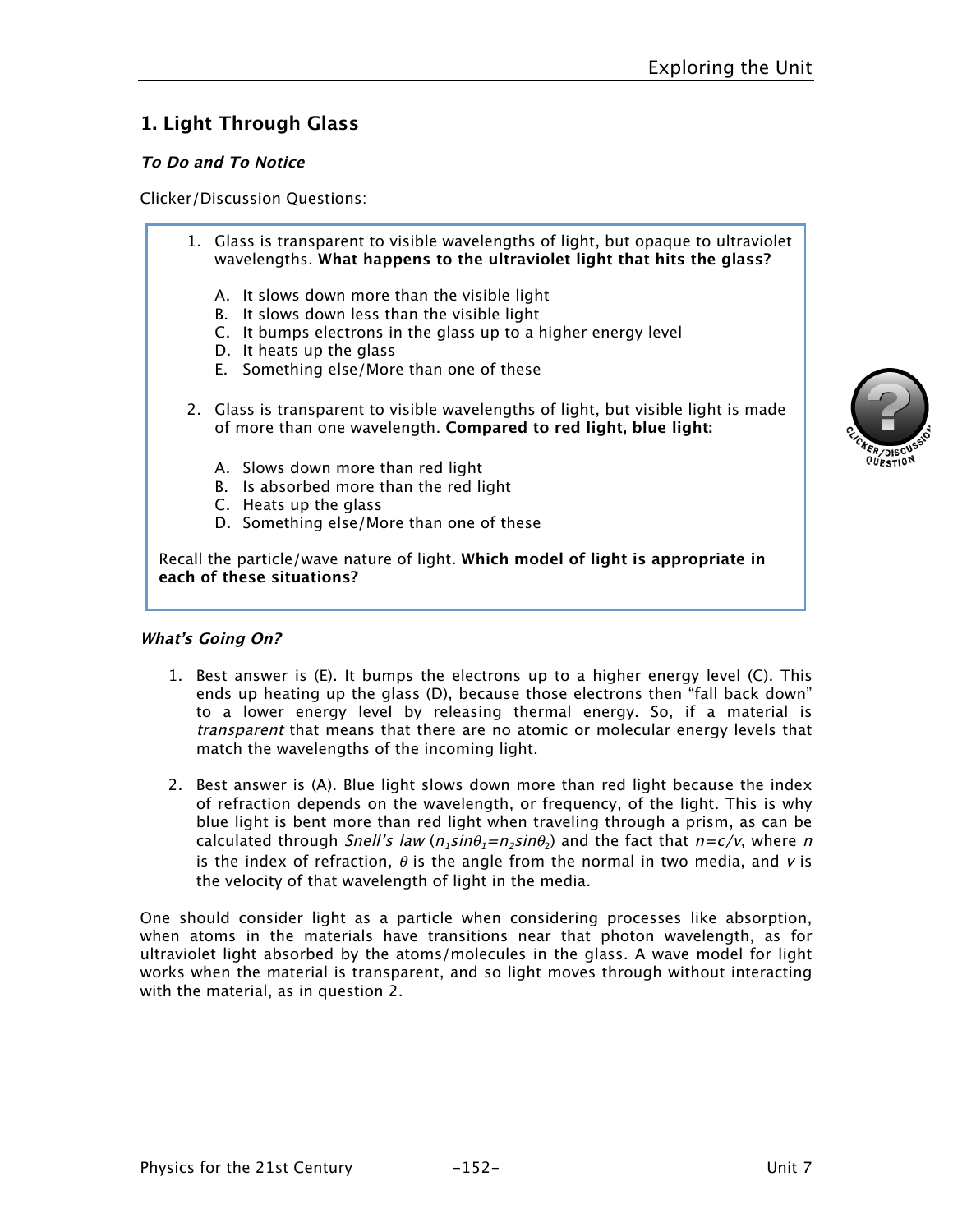## **2. Group Velocity**

Open the Physlets applet, Group Velocity Demonstration: http://webphysics.davidson.edu/applets/Superposition/GroupVelocity.html<sup>1</sup>. Press "Forward." Two sine waves with the same wavelength move at the same velocity.

Now change one of the waves on the applet to have a different wavelength than the other (e.g., change 2.5\*sin(**8.0**\*(x-1.0\*t)) to 2.5\*sin(**7.0**\*(x-1.0\*t)), then click "Change"). An interference pattern is shown, known as a *beat pattern*.

- What do participants know about beat patterns?
- How would this beat, or wave packet, move if both constituent waves moved with the same velocity?





Test their prediction by pressing "Forward". The wave packet moves at a constant velocity that is the same as the constituent waves.

• How would this wave packet move if both constituent waves moved at slightly different velocities?

Test their prediction (e.g., change 2.5\*sin(8.0\*(x-**1.0**\*t)) to 2.5\*sin(8.0\*(x-**1.5**\*t)), press "Change" then press "Forward"). The wave packet moves at a different velocity than the constituent waves. Try different values of velocity for each of the constituent waves. What do you notice? Can you make the wave packet go backwards? Slower than the constituent waves? Faster than the constituent waves?

 $\overline{a}$ 

<sup>&</sup>lt;sup>1</sup> You can check for newer versions of this simulation at http://www.compadre.org/OSP/. Another quality simulation, with fixed phase velocity, can be found at http://galileo.phys.virginia.edu/classes/109N/more\_stuff/Applets/sines/GroupVelocity.html.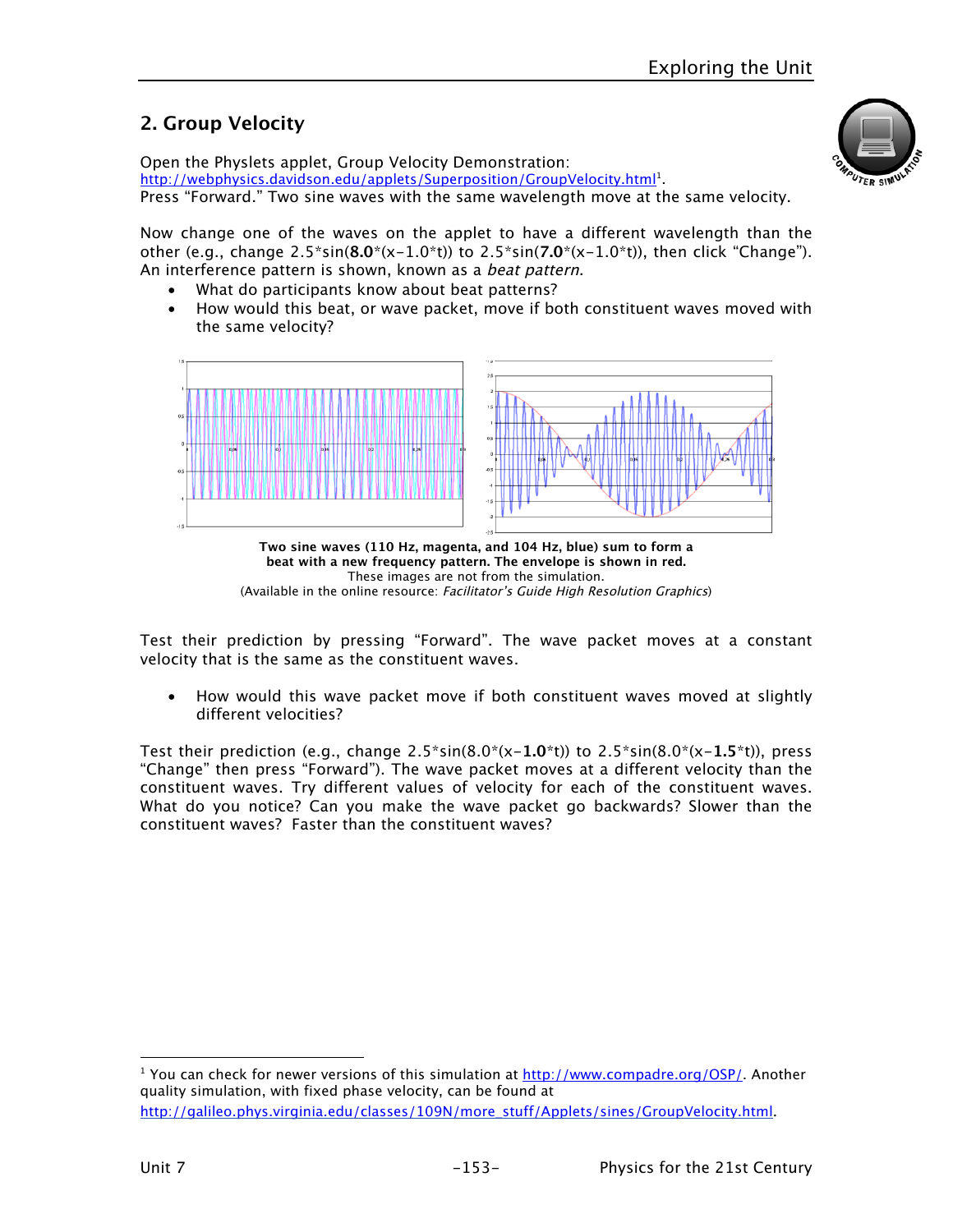#### Clicker/Discussion Question:

| The group velocity is given by $v_g = \frac{c}{n - \lambda \cdot dn/d\lambda}$ . If $dn/d\lambda$ increases, what<br>happens to the group velocity? |  |  |  |  |
|-----------------------------------------------------------------------------------------------------------------------------------------------------|--|--|--|--|
|                                                                                                                                                     |  |  |  |  |
| A. It increases                                                                                                                                     |  |  |  |  |
| B. It decreases                                                                                                                                     |  |  |  |  |
| C. It stays the same                                                                                                                                |  |  |  |  |
| D. It depends on n and/or $\lambda$                                                                                                                 |  |  |  |  |
| E. Something else                                                                                                                                   |  |  |  |  |

#### **What's Going On?**

Beat frequencies are created by the sum of sine waves with frequencies/wavelengths that are just slightly different. A similar pattern is created by the addition of more than two sine waves. If they are all moving at the same velocity, the wave packet, or beat, will also move at that same velocity. If the individual sine waves are moving at different velocities from one another (called *phase velocities*), the wave packet will move at a different velocity (called the *group velocity*). This phenomenon is called *dispersion*. The information carried in a light wave travels at the group velocity. Thus, the group velocity must always be equal or less than  $c$ , though individual phase velocities may actually be faster than c.

Light is made of waves of light with several different wavelengths (even laser light has more than one wavelength, but the range of wavelengths is very narrow). Light traveling through a medium (and not absorbed) travels at different speeds depending on its wavelength, because the index of refraction depends on wavelength. It turns out that the group velocity of the wave packet depends not only on the phase velocity of individual wavelengths of light, but also on how that velocity varies with wavelength of the light.

The best answer to the clicker question is (B)—the group velocity will slow down. If  $dn/d\lambda$  is zero, the expression reduces to the standard equation for velocity:  $v = c/n$ . As  $dn/d\lambda$  increases, the denominator gets larger, and thus the group velocity decreases (and becomes negative). So, the more dramatically that the velocity through the material varies with wavelength, the slower the group velocity of the light pulse. This is what Lene Hau did in her experiments—she slowed the group velocity of the light pulse.

### **3. Slowing Light: The Recipe (optional)**

#### **To Do and To Notice**

How did Lene Hau do her experiment? The answer is not simple, but here is a model. Stand near three platforms of different heights, like a table (State 3), chair (State 2), and the floor (State 1). Place an object on the floor (like a mug), representing an atom in its ground state. This is where all atoms in a Bose-Einstein condensate would be.

- What happens to the mug if we hit it with the probe laser, tuned to the difference between the floor and the table (States 1 and 3)?
- Recalling the first clicker question from today, what does this imply?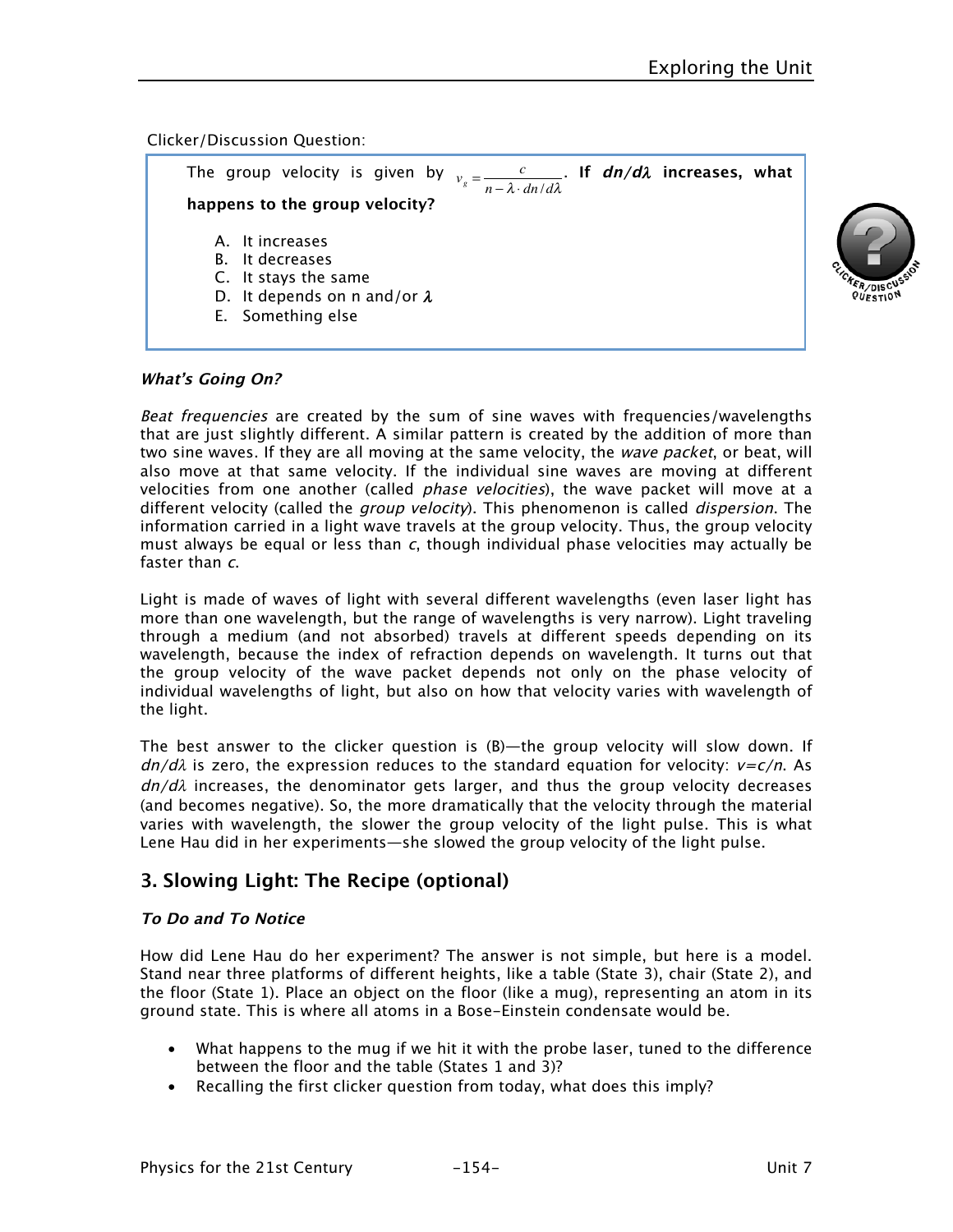#### Clicker/Discussion Questions:

| 1. What would happen if we only turned on the probe laser (tuned to the<br>difference between the floor and the table, or State 1 and State 3)?                                                                                                                                                     |
|-----------------------------------------------------------------------------------------------------------------------------------------------------------------------------------------------------------------------------------------------------------------------------------------------------|
| A. A single atom moves up to the table (State 3)<br>B. All atoms move up to the table (State 3)<br>C. Some unknown fraction of atoms move up to the table (State 3)<br>D. The light is completely absorbed<br>The light is completely transmitted<br>Е.<br>F. Something else/More than one of these |
| 2. Now we turn off the probe laser. What happens to the atom (the mug on<br>the floor) if we then hit it with the coupling laser, tuned to the<br>difference between the chair and the table (States 2 and 3)?                                                                                      |
| A. The atom absorbs the coupling laser, and is promoted to State 3<br>B. The atom might or might not absorb the coupling laser, it depends on<br>quantum mechanics<br>C. The atom does not absorb the coupling laser at all<br>D. Something else                                                    |
| 3. If the table (State 3) has been split into two levels (one higher and one lower<br>than the original table), what happens when we turn the probe laser<br>back on (tuned to the difference between State 1 and the <i>original</i> State<br>$3)$ ?                                               |
| A. It's all absorbed by the BEC<br>B. Half of it is absorbed by the BEC<br>C. None of it is absorbed by the BEC<br>D. Some unknown fraction is absorbed by the BEC, but we won't know until<br>we measure it                                                                                        |

E. Something else/More than one of these

#### **What's Going On?**

Turning on just the probe laser would bump the mug up to the table, or the atom up to State 3. A BEC is completely opaque: It absorbs all incoming light in this way. The challenge of slowing light, in part, was to make the BEC transparent to light.

- 1. The best answer is (B). A single atom would move up to the table (demonstrate this by moving the mug to the table), had there been only one. However, since this is a Bose-Einstein condensate, all the atoms in the Bose-Einstein Condensate will move to the higher level in unison. The first clicker question of today's session showed us that this is indicative of strong absorption of the light. This is why a Bose-Einstein condensate is opaque.
- 2. The best answer is (C). The coupling laser is not absorbed, the coupling laser is tuned to the difference between the chair and the table. The mug is on the floor, so the coupling laser is the wrong color to lift the mug from the floor to either the chair or to the table. This makes the atoms transparent to the coupling laser. However, participants may remember from the reading that this coupling laser

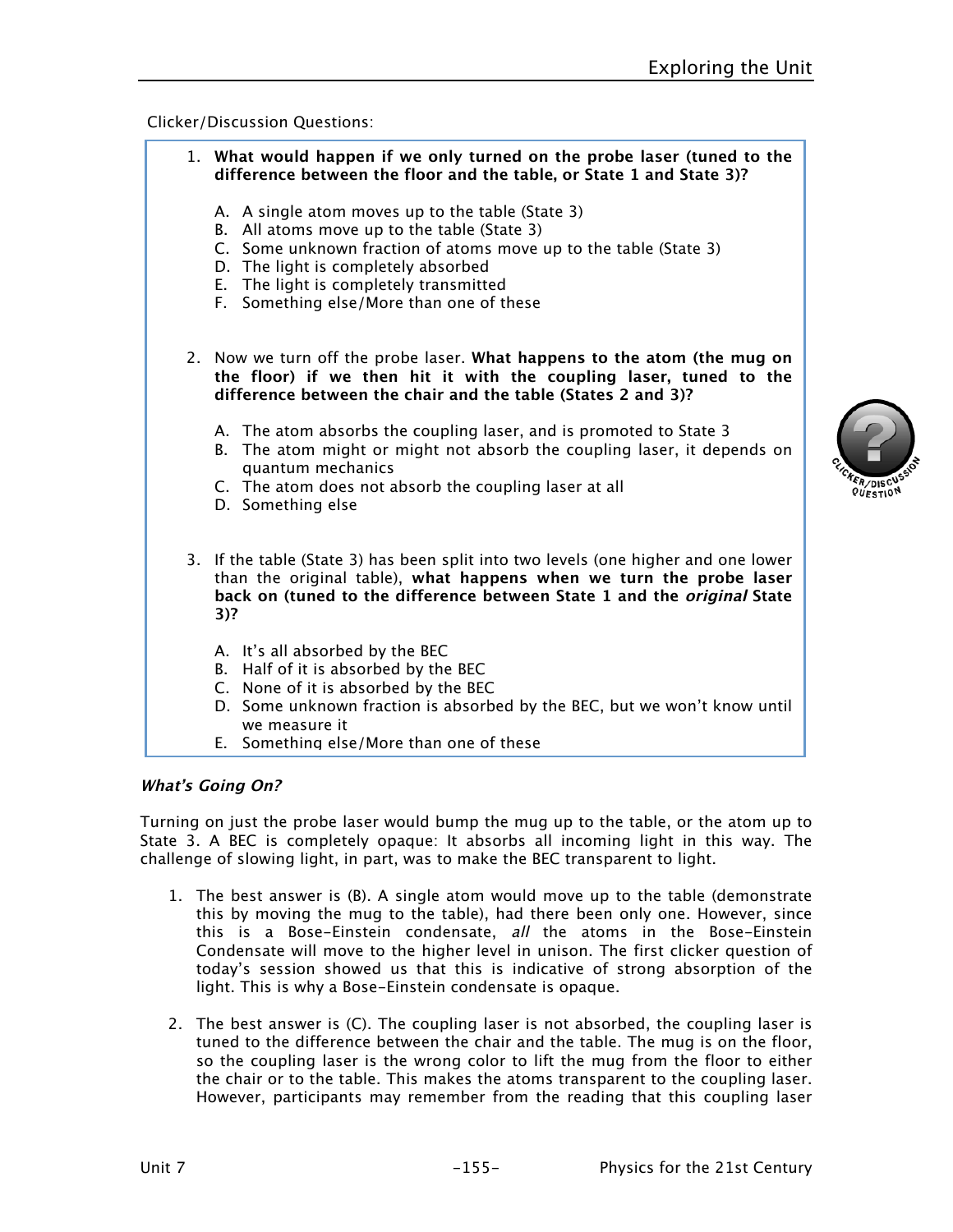manipulates the optical properties of the material, so that its index of refraction varies strongly with wavelength. Why this happens is subtle; the presence of the coupling laser actually splits the table into a superposition of two tables—one that is slightly higher than the original table and one that is slightly lower.

3. Best answer is (C). None of the probe light is absorbed. You can't lift the mug from the floor and place it in the space between the two tables; it has to go to either the low table or to the high table. Quantum mechanics tells us that the possibility for absorption of the probe laser by the low table interferes destructively with the possibility for absorption of the probe laser by the high table. The two possible pathways conspire to precisely cancel each other out. So, the probe light is not absorbed at all. This is the "dark state" that is referred to in the online text. This dark state makes a holographic imprint of the probe laser as it moves through the material. If the coupling laser is turned off, the split table becomes one table again, and atoms can absorb the probe laser, so the material once again becomes opaque.

Take-home message: If a wavelength of light is absorbed by a material, then electrons jump to higher levels. If a wavelength of light is transmitted through a material, then there are no gaps between electron levels that are equivalent to the energy of that wavelength of light (i.e., where  $E_1-E_2=h\hat{\theta}$ ). Wavelengths that are transmitted move at different velocities, but the velocity of the light pulse is different from those individual frequencies. The velocity of the light pulse can be manipulated by changing material properties.

## **Activity 2: Watch and Discuss the Video**

Time: 60 Minutes.

If participants are watching the video in class, have them view it now. Remind them of the first four quiding questions listed in *Between Sessions* from the previous unit.

- 1. Why is it useful to create a quantum computer? What are the computing problems that it is trying to solve?
- 2. What are the challenges or barriers to creating quantum computing?
- 3. In the video, they call this, "spooky action at a distance." What does this mean? How does this compare to the "action at a distance" from Unit 2?
- 4. What do you think about Dr. Hau, and the implications of her team's work?

Discuss any questions or comments that participants have about the contents of the video.

#### **1. Why is it useful to create a quantum computer?**

There are many reasons that participants may have found, including increased efficiency, the ability to solve complex problems rapidly (because one can operate on a qubit in a multitude of states simultaneously), and quantum encryption (in part because of the ability to detect the presence of a third party attempting to read the encryption key). Key funders of quantum computing are, tellingly, the Department of Defense and the National Security Administration. Simulations are another application of quantum computing: Classical computers can only simulate a few dozen atoms at a time, for example, whereas a quantum computer could simulate complex interactions of various systems (such as what will be found in Unit 8). Richard Feynman was one of the first to propose quantum computers—specifically with the goal of running simulations.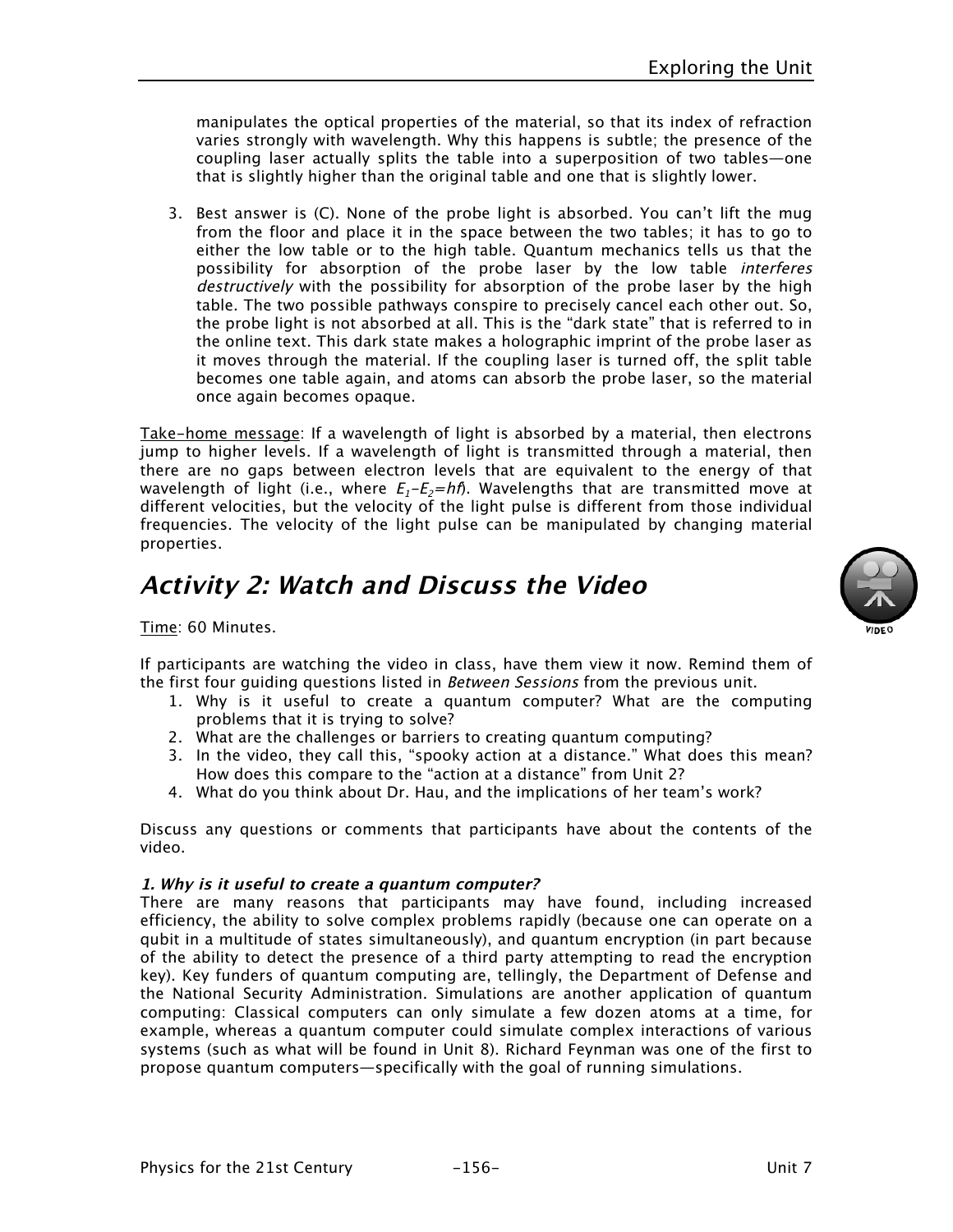#### **2. What are the challenges or barriers to creating quantum computers?**

First, any system for creating a quantum computer must be able to be scaled up. Paul Kwiat's work involved just a few qubits, and required an entire laboratory. A quantum computer that consists of millions of qubits must be of a reasonable size. Because qubits exist in superposition states, accidental measurement of that state will collapse the wavefunction. It's hard to maintain superposition states.

#### **3. What does "spooky action at a distance" mean?**

Quantum entanglement is a very different kind of "action at a distance" than that in Unit 2. They are both "spooky" because it appears that information is being transmitted instantaneously through space—either about the quantum state of a particle, or about the motion of an electron. But in the case of electricity and magnetism, one object (an electron) exerts a force on another object (say, another electron) through electromagnetic waves. There is a mechanism by which information is transmitted, with a time delay, from one place to the other. For entangled particles, however, measurement of the quantum state of one particle instantly affects the quantum state of the other particle. Even though they are separate in space, they are entangled, quantum mechanically. This idea will be explored further in the next activity.

#### **4. What do you think about Dr. Hau, and the implications of her team's work?**

Dr. Hau is a somewhat inspirational figure, especially as a female scientist, and her success is an example of how much of scientific discovery is due to hard work and perseverance. What ideas do participants have about how her work might lead to practical applications?

## **Activity 3: Entangled Socks**

Time: 30 Minutes.

Purpose: To explore what is meant by quantum entanglement, and how it differs from classical behavior.

Materials:

- Two identical boxes (any size)
- Two different colored socks (such as pink and blue)

### **1. Entanglement: So What?**

#### **To Do and To Notice**

Remind participants that in the video, a blue photon split into two red photons of different energy. When measured, they could have any proportion of the energy of the original photon, as long as their total energies equal the total energy of the blue photon. Let's imagine that, instead of any possible energy, one must have 60% of the energy of the blue photon, and the other must have 40%. So, this means that when the energy of one is measured to be 60%, the other must have 40%.

If you don't know quantum mechanics, this doesn't seem surprising. Take out the two socks. Put one sock in one box, and the other sock in the other box. Mix up the two boxes. Give one box to a participant on one side of the room, and the other to a participant on the other side of the room. Ask one to open their box. Now, we know which sock is in the other box, even though we haven't opened it. Why are we not amazed?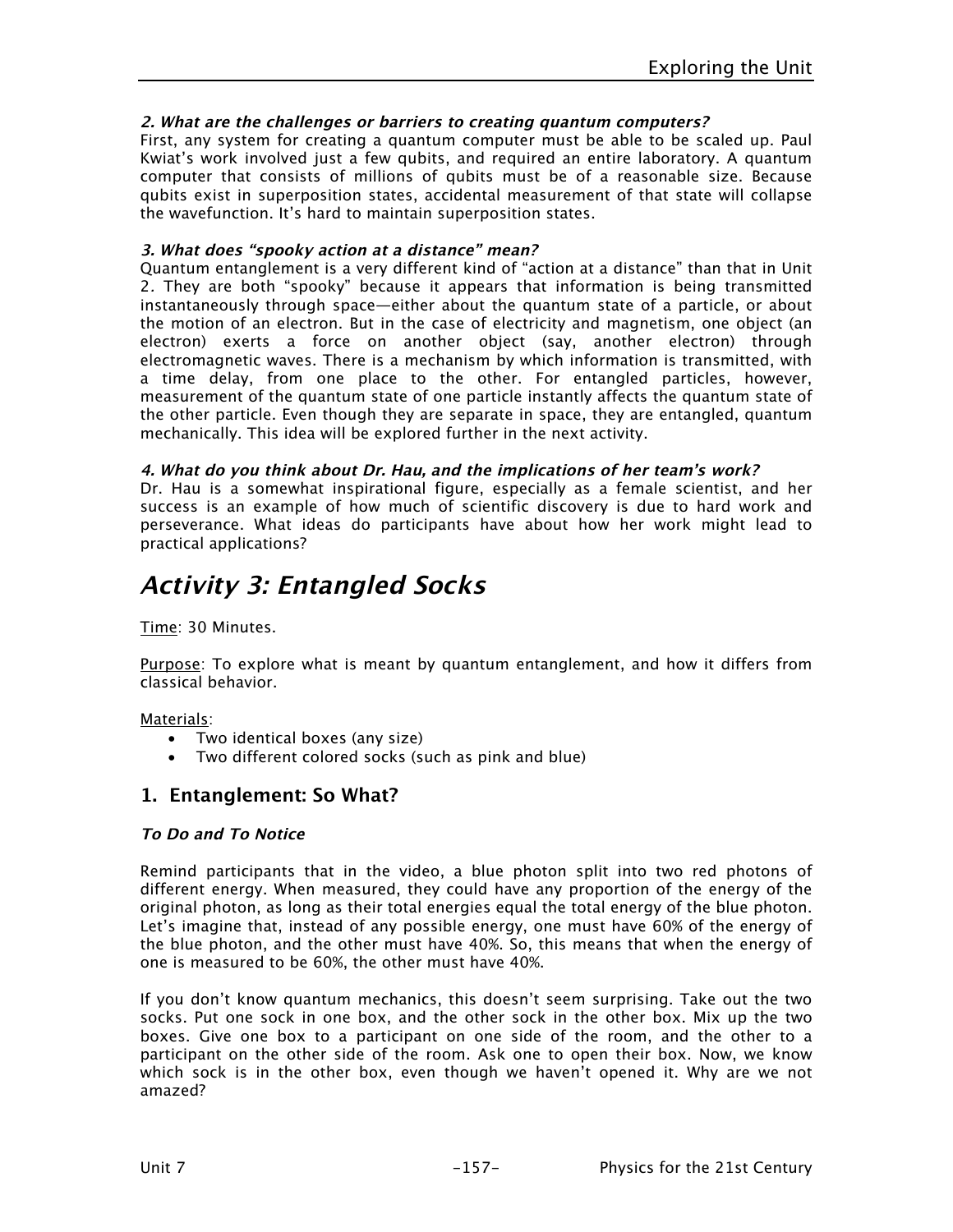

**Entangled socks2**

Ask participants to discuss in groups of 2-3:

Why is this not surprising for socks, but it is surprising for photons? How was our experiment with the socks different from the experiment with photons in the video?

#### **What's Going On?**

Classically, this experiment isn't surprising at all. Classically, each sock was pink or blue the whole time. But if these were entangled "quantum socks", then both socks together would be in a superposition state of pink and blue. Considering the experiments of Paul Kwiat and his team, the pink sock could represent a photon with 40% of the original photon energy and the blue sock represent one with 60% of the original photon energy.

A particular sock only has a definite color when we measure it, in which case it "chooses" a color (called collapse of the wavefunction). If the first sock is measured to be pink, then the second sock must be measured to be blue. This is what the Schrödinger's cat thought experiment is referring to. The cat in the box is in a superposition state of alive and dead, as we don't know whether the radioactive source has decayed (killing it) or not. This thought experiment gave rise to the term entanglement. (Note: Of course, a superposition of alive and dead is nonsense, which was Schrödinger's purpose in posing the paradox. The interpretation of the thought experiment depends on which interpretation of quantum mechanics one uses.)

Hold up the boxes, and indicate that we now have a photon in each box. Participants should be able to argue that they are an indeterminate color until they are measured. Open one box to show the colored sock inside. What changed at the moment that I opened the box? What do we now know about the other photon? Now is this surprising?

### **2. Entanglement: Making Sense**

#### **To Do and To Notice**

 $\overline{a}$ 

Again, in small groups, ask participants to discuss with one another their answers to the last two homework questions, and then discuss as a group.

- 1. How do these experiments relate to the double slit experiments from Unit 5?
- 2. How is quantum entanglement consistent with Einstein's theory of relativity, which states that no information can travel faster than light?



<sup>2</sup> Sock image source: © Wikimedia Commons, License: CC ShareAlike 1.0. Author: Ranveig, 21 July 2005. http://commons.wikimedia.org/wiki/File:Fun\_socks.png.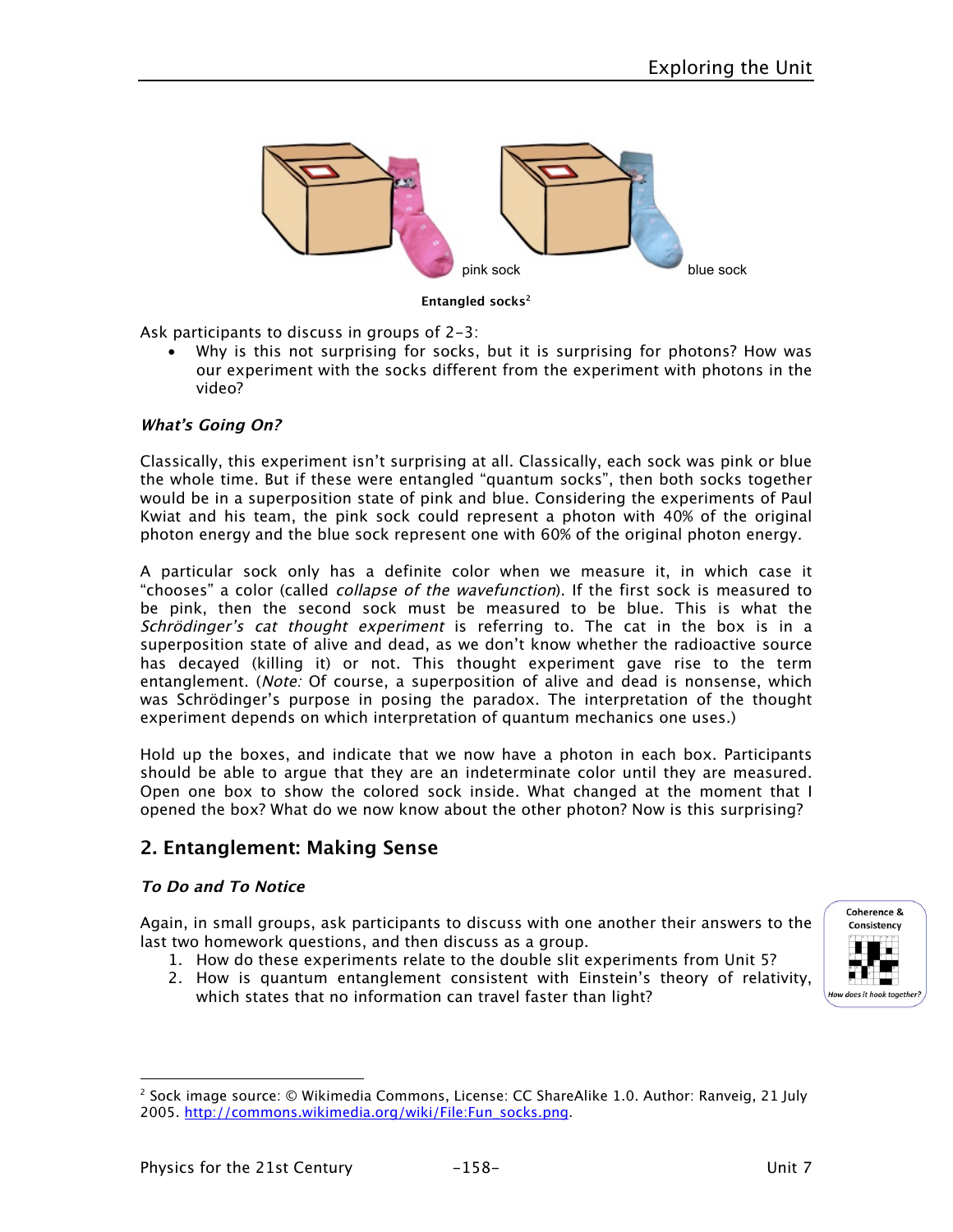#### **What's Going On?**

In the double slit experiment, photons went through both slits, but interacted with the screen at a single point. It only became localized when it interacted with the screen, which is a type of measurement. Similarly, the photons have every possible energy before measurement, and only have a specific energy when they are measured.

Entanglement is not in violation of Einstein's theory because no actual information is being transmitted. Imagine that Alice and Bob both have a box with a sock. If Alice opens a box to find a pink quantum sock, she doesn't know whether she opened her box first (so that Bob's quantum sock is destined to be blue) or if Bob opened his box first (so that Alice's quantum sock was destined to be pink). In other words, she can't tell if her measurement resulted in her sock "choosing" to be pink, or if she is learning something new about Bob's sock. So, although the measurement of the color of the sock affects the wavefunction (and thus color) of the other sock, there is no actual information that can be transmitted through this process.

Take-home message: When a photon is in a superposition state, where it has two or more values simultaneously, measurement of the state of that photon forces it to choose one of those states. (This is also true of other quantum particles.) If two photons are created so that they are entangled, the measurement of the state of one photon forces the wavefunction of the other one to collapse, as well.

# **Back to the Classroom**

Time: 15 Minutes.

Following is a list of high school topics and standards that are relevant to this material. See http://strandmaps.nsdl.org/ for a visual representation of science standards and benchmarks.

- **Where might this unit fit into your curriculum?** Brainstorm a list of topics with participants. You may share additional items from the list below, as you see fit.
- **What do your students know about this topic?** Brainstorm with participants.
- Optionally, you may ask participants to **find one or more of the relevant topics on the Science Literacy Maps**, and explore related ideas and misconceptions.

## **Topics and Standards**

**Waves and Light.** Visible light is a small band in the electromagnetic spectrum. Light acts like a wave in many ways. Waves can superpose on one another, bend around corners, reflect off surfaces, be absorbed by materials they enter, and change direction when entering a new material. The energy of waves (like any form of energy) can be changed into other forms of energy.

**Historical Perspectives.** Among the counterintuitive ideas of special relativity is that the speed of light is the same for all observers no matter how they or the light source happen to be moving. In addition, nothing can travel faster than the speed of light. In empty space, all electromagnetic waves move at the same speed—the "speed of light."

**States of Matter.** Different arrangements of atoms into groups compose all substances and determine the characteristic properties of substances. An enormous variety of biological, chemical, and physical phenomena can be explained by changes in the arrangement and motion of atoms and molecules.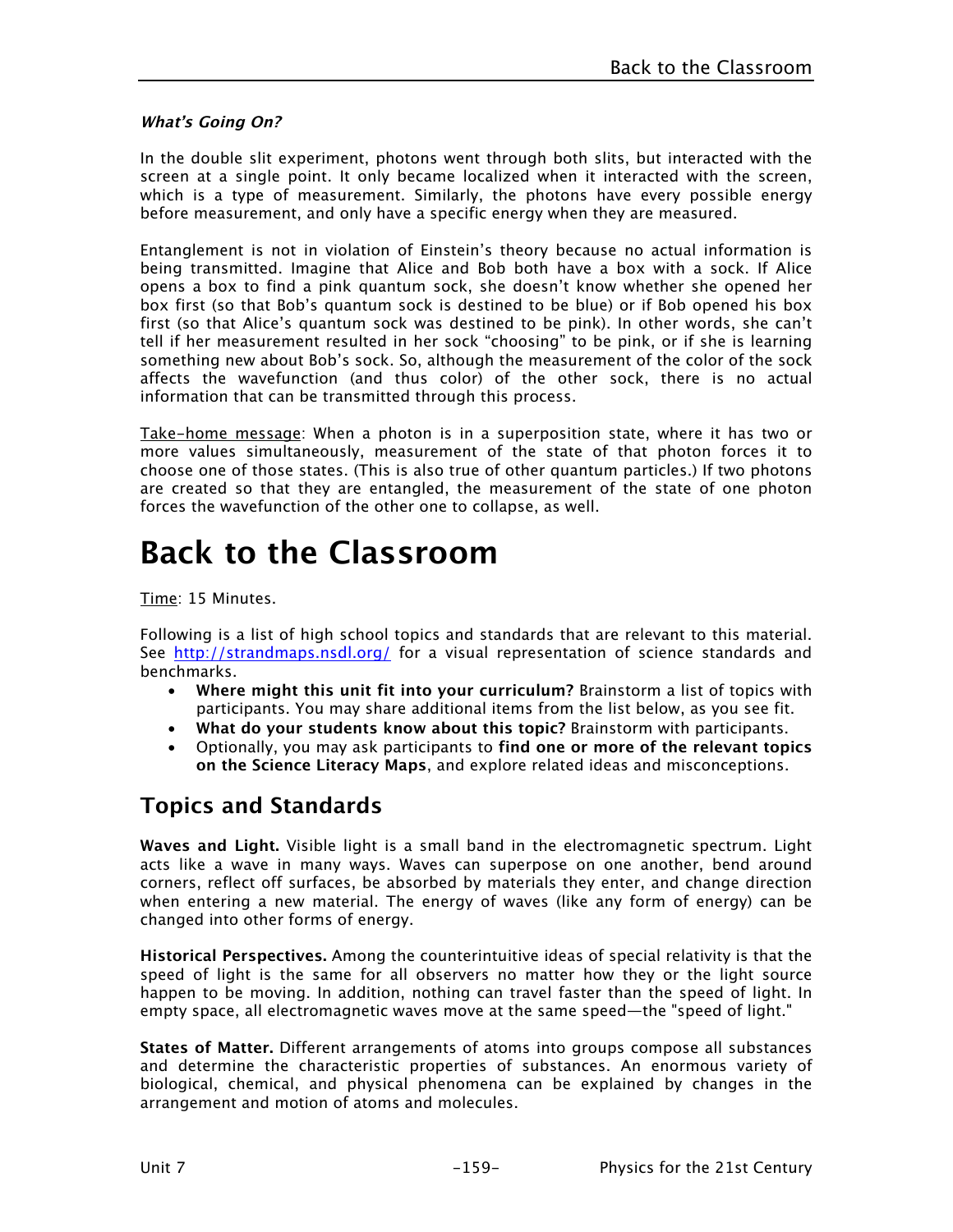**The Nature of Science.** New technologies make it possible for scientists to extend their research in new ways or to undertake entirely new lines of research. The very availability of new technology itself often sparks scientific advances. Investigations are conducted for different reasons, including to explore new phenomena.

## **Classroom Resources**

**Description of Lene Hau's work** and a brief biographical sketch from Physics Central. http://www.physicscentral.com/explore/people/hau.cfm.

**PhET Interactive Simulations** on Quantum Interference, Quantum Tunneling, and Lasers are relevant to the topics in this unit. http://phet.colorado.edu.

**Simulations/applets** on group vs. phase velocity http://webphysics.davidson.edu/applets/Superposition/GroupVelocity.html http://galileo.phys.virginia.edu/classes/109N/more\_stuff/Applets/sines/GroupVelocity. html.

**A set of interactive Java applets on refraction** from the National High Magnetic Field Laboratory. http://micro.magnet.fsu.edu/primer/lightandcolor/refractionhome.html.

**A series of brief informative articles on quantum computing** and cryptography from the Center for Quantum Computation at the University of Cambridge http://cam.qubit.org/articles.

**Teacher Conferences Talks** from the Kavli Institute for Theoretical Physics. Online archives of talks (click on "Online Talk" for audio and slides), geared towards teachers, by leading scientists and educators. Particularly relevant are Atoms and Lasers and Nanoscience and Quantum Computing. See also the public lectures by notable scientists on a variety of topics, such as Quantum Mechanics and Quantum Information Science. http://www.kitp.ucsb.edu/talks.

**Introductory set of lectures on quantum computing** by David Deutsch, very clear and informative. http://www.quiprocone.org/Protected/DD\_lectures.htm.

# **Between Sessions**

#### FACILITATOR

You may wish to share the Classroom Resources section of the next unit with participants for their homework.

You may wish to share the learning goals of the next unit from What Will Participants Learn? with participants in preparation for the next session.

Participants will be bringing in examples of emergence for the next unit. You could also assign certain examples to participants to research, if you would like to ensure that there is no overlap in terms of the topics that participants bring to share.